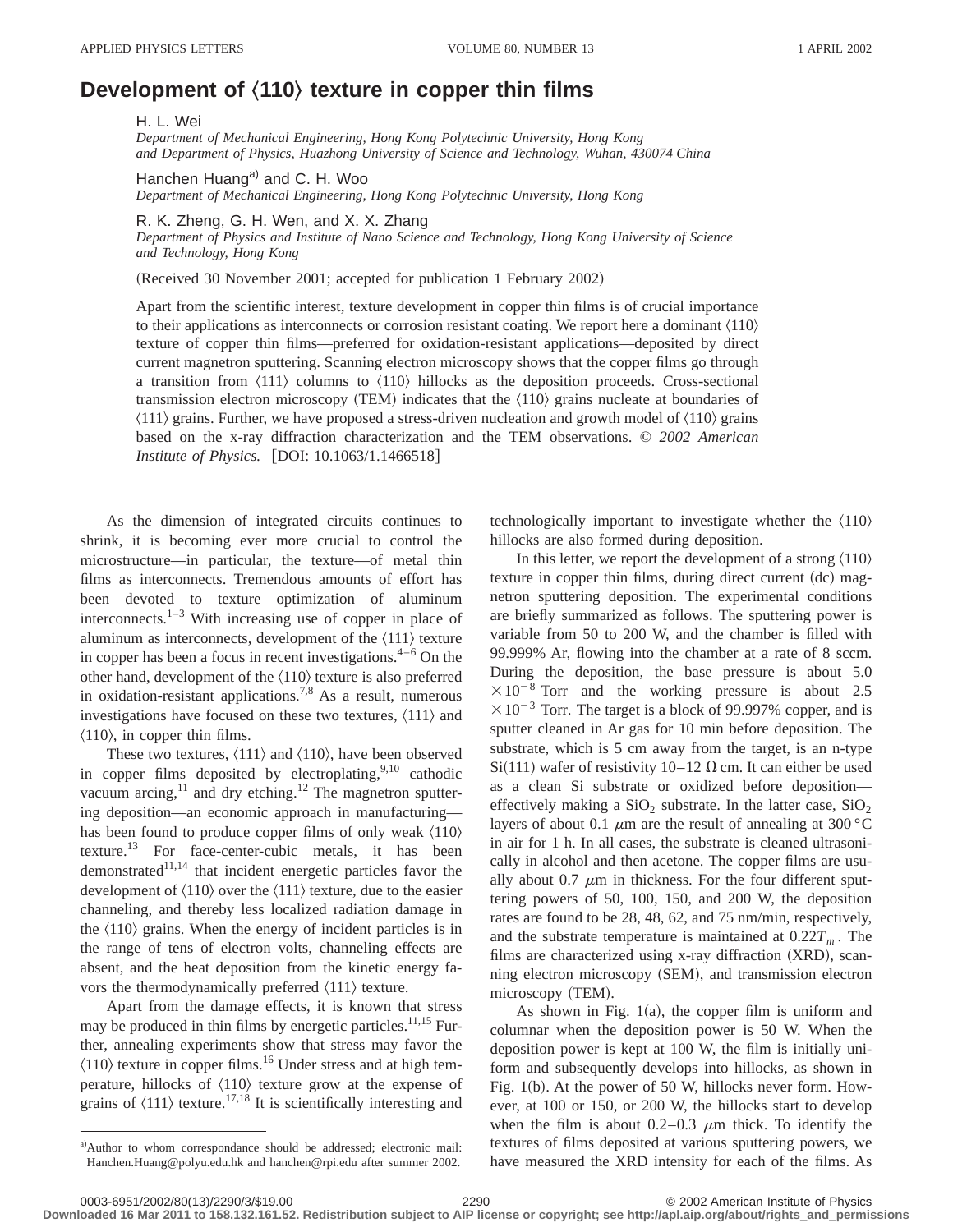

FIG. 1. Cross-sectional SEM of copper films deposited on a  $SiO_2/Si(111)$ wafer at (a) 50 W and (b) 100 W.

shown in Fig. 2, the intensity of the  $\langle 110 \rangle$  peak [or  $(220)$  in XRD terminology increases with increasing sputtering power. This observation applies to both substrates,  $Si(111)$ and  $SiO<sub>2</sub>$ , although the  $\langle 110 \rangle$  dominance is not as strong in the case of the  $Si(111)$  substrate.

Variation of XRD intensity is a direct result of microstructure evolution in the film. A horizontal cross section in the middle of the copper film deposited at 100 W is examined using TEM. In Fig. 3, grain  $\alpha$  in the center has a  $\langle 110 \rangle$ orientation—as shown by the convergent electron-beam diffraction (inset of Fig.  $3$ )—the diffraction pattern shows that the grain at the upper-left corner and that at the lower left corner are also  $\langle 110 \rangle$ . According to Figs. 1 and 2, the  $\langle 110 \rangle$ grains consist of primarily hillocks, which are in the shape of cones. Indeed, this is shown by the thickness contours on the sides of the  $\langle 110 \rangle$  grains in Fig. 3.

These cone-shaped  $\langle 110 \rangle$  grains must have either grown from pre-existing small grains, or nucleated during the deposition. Figure  $4(a)$  shows a hillock surrounded by a few grains. There are three grains near the bottom of the hillock. It is not impossible that the hillock is an extension of a grain in front of or behind the paper. However, the cone shape of the hillocks in Figs. 1 and 3 does support that the hillock nucleates near boundaries or the triple junction of these three surrounding grains.

Accepting that the  $\langle 110 \rangle$  hillocks have nucleated from exiting interfaces, the next question is, what is the driving force? According to XRD measurements carried out before hillock formation, spacing of the  $(111)$  planes of the  $\langle 111 \rangle$ grains is increased to 0.2088, 0.2097, 0.2098, and 0.2098 nm for sputtering powers of 50, 100, 150, and 200 W, respectively. Using a Young's modulus of 130 GPa, we may estimate the stress in  $\langle 111 \rangle$  grains to be more than 600 MPa when the power is higher than 100 W. The disparity of elastic



FIG. 2. XRD intensity copper films deposited on (a) a  $SiO<sub>2</sub>/Si(111)$  wafer and  $(b)$  a Si $(111)$  wafer at various sputtering powers.

strain energies in  $\langle 110 \rangle$  and  $\langle 111 \rangle$  grains—due to elastic anisotropy—is probably the driving force for the nucleation of the  $\langle 110 \rangle$  grains. Based on the stress analysis and the TEM/XRD observations, it seems logical to conclude that the  $\langle 110 \rangle$  grains nucleate at boundaries of  $\langle 111 \rangle$  grains during



FIG. 3. Bright-field TEM of copper film deposited on a  $SiO<sub>2</sub>/Si(111)$  wafer at 100 W. A typical  $\langle 110 \rangle$  grain is marked as " $\alpha$ ." Inset is the convergent electron-beam diffraction of the grain " $\alpha$ ."

**Downloaded 16 Mar 2011 to 158.132.161.52. Redistribution subject to AIP license or copyright; see http://apl.aip.org/about/rights\_and\_permissions**